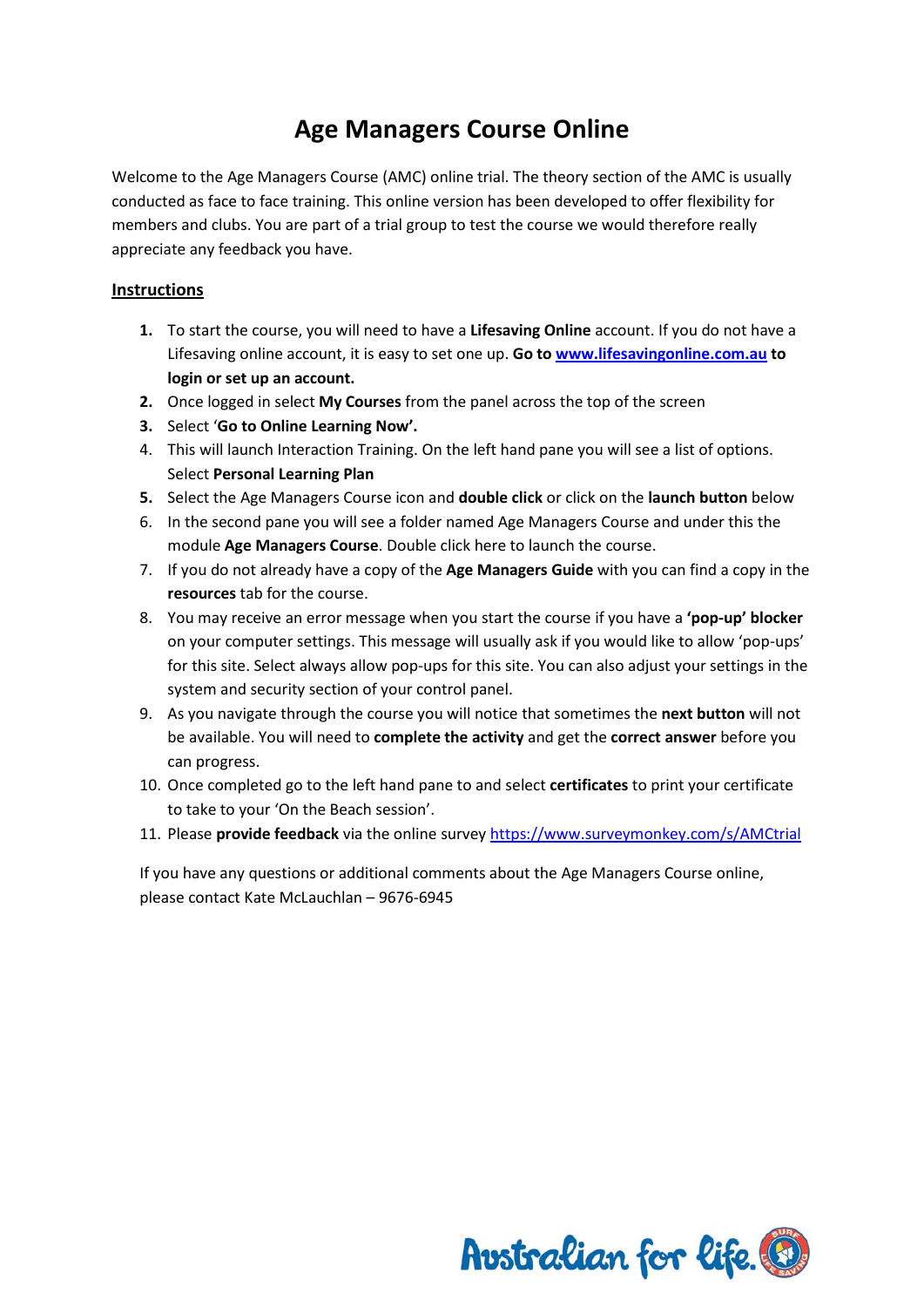## **Step by Step Screen Shots**

|        | Jifesavingonline.com.au/SLSA_C Q ▼ △ 図 ♂ ×<br>Lifesaving Online - Home P X<br>Admin & Resources                                                                                             |  |
|--------|---------------------------------------------------------------------------------------------------------------------------------------------------------------------------------------------|--|
| t.     |                                                                                                                                                                                             |  |
|        | Search - Share More >><br>又+1                                                                                                                                                               |  |
|        | ggested Sites • <b>@</b> Web Slice Gallery •                                                                                                                                                |  |
|        |                                                                                                                                                                                             |  |
|        |                                                                                                                                                                                             |  |
|        | Lifesaving Online - your Surf Lifesaving membership portal                                                                                                                                  |  |
|        | <b>Home</b><br><b>My Memberships</b><br><b>My Courses</b><br><b>My Awards</b><br><b>My Patrols</b><br><b>Personal Details</b><br><b>Requests</b><br><b>Online Payments</b><br><b>Logout</b> |  |
|        |                                                                                                                                                                                             |  |
|        |                                                                                                                                                                                             |  |
|        |                                                                                                                                                                                             |  |
|        |                                                                                                                                                                                             |  |
|        |                                                                                                                                                                                             |  |
|        | <b>Select My Courses</b><br>Welcome                                                                                                                                                         |  |
|        |                                                                                                                                                                                             |  |
|        | If you are here to renew your no                                                                                                                                                            |  |
|        | Thank you for using Lifesaving Online. This website allows you to maintain your personal information that is stored in the SLSA member database,                                            |  |
|        | Surfguard. Other features will be added from time to time to allow you to view more of your own information held by your Club or other SLSA organisation.                                   |  |
|        | Help on using Lifesaving Online can be obtained by contacting help@lifesavingonline.com.au.                                                                                                 |  |
|        | Questions relating to the data or records should be directed to the Club. Club contacts can be found at SLSA - Find a beach or club.                                                        |  |
|        |                                                                                                                                                                                             |  |
|        |                                                                                                                                                                                             |  |
|        | <b>Payments</b>                                                                                                                                                                             |  |
|        | Once you have submitted your membership or renewal request through Lifesaving Online, you may be required to make a payment.                                                                |  |
|        | If your club or SLSA organisation uses the SLSA Payment gateway, then payments for membership and renewal can be made by following this link - Online                                       |  |
|        | .com.au/SLSA_Online/modules/awards/elearning.php                                                                                                                                            |  |
|        | WE                                                                                                                                                                                          |  |
|        |                                                                                                                                                                                             |  |
|        |                                                                                                                                                                                             |  |
|        | //invis Mesavingonline.com.au/SLSA_C .Q + 最显 O X<br>- Admin & Resources<br>Lifesaving Online . SLSA En. X                                                                                   |  |
| Select |                                                                                                                                                                                             |  |
|        | Search - No Share More 29<br>は+5 0.1                                                                                                                                                        |  |
|        | > Suggested Sites > (2) Web Site Gallery >                                                                                                                                                  |  |
|        |                                                                                                                                                                                             |  |
|        |                                                                                                                                                                                             |  |
|        | Libratory Inform your Surf Libratory membersity period                                                                                                                                      |  |
|        | Personal Details<br><b>My Memberships</b><br>My Courses<br><b>My Patrols</b><br>Requests<br><b>Online Payments</b><br>Logout<br>Home<br><b>My Awards</b>                                    |  |
|        |                                                                                                                                                                                             |  |
|        |                                                                                                                                                                                             |  |
|        |                                                                                                                                                                                             |  |
|        | <b>SLSA E-Learning</b>                                                                                                                                                                      |  |
|        | By clicking the below button you will be tranfered to SLSA's new e-learning system. A limited number of courses are available right now and over time courses                               |  |
|        | will be added and made available for you to perform. Please contact your state academy if you have any questions.                                                                           |  |
|        | Our records show that you will be studying in state: NSW. If this is incorrect, please contact your organisation of membership.                                                             |  |
|        |                                                                                                                                                                                             |  |
|        | Go to Online Learning now                                                                                                                                                                   |  |
|        |                                                                                                                                                                                             |  |
|        |                                                                                                                                                                                             |  |
|        |                                                                                                                                                                                             |  |
|        |                                                                                                                                                                                             |  |
|        |                                                                                                                                                                                             |  |
|        | Select to proceed                                                                                                                                                                           |  |
|        | to online learning                                                                                                                                                                          |  |
|        |                                                                                                                                                                                             |  |
|        |                                                                                                                                                                                             |  |

Australian for life.